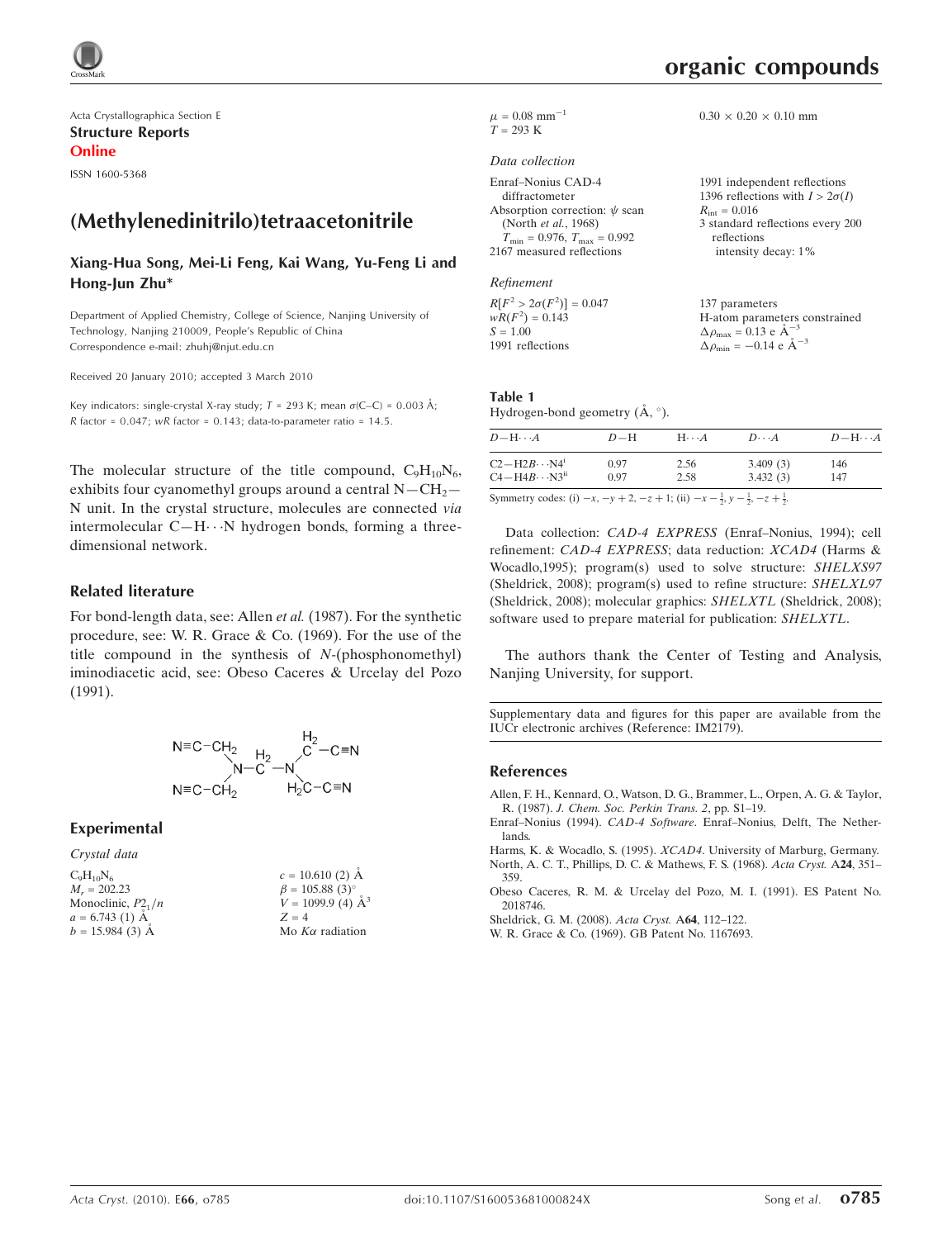# **supporting information**

*Acta Cryst.* (2010). E**66**, o785 [doi:10.1107/S160053681000824X]

# **(Methylenedinitrilo)tetraacetonitrile**

# **Xiang-Hua Song, Mei-Li Feng, Kai Wang, Yu-Feng Li and Hong-Jun Zhu**

# **S1. Comment**

The tittle compound, {[(Bis-cyanomethyl-amino)-methyl]cyanomethyl-amino}-acetonitrile is an important intermediate for the synthesis of *N*-(Phosphonomethyl) iminodiacetic acid (Obeso Caceres & Urcelay del Pozo, 1991), which can be used to synthesize glyphosphates. Herein we report the crystal structure of the title compound, (I).

The molecular structure of (I) is shown in Fig. 1, bond lengths and angles are within normal ranges (Allen *et al.*, 1987).

In the crystal of the title compound molecules are connected *via* intermolecular C—H···N hydrogen bonds to form a three dimensional network.

## **S2. Experimental**

The title compound, (I) was synthesized according to a literature method (W.R. Grace &Co., 1969). Crystals were obtained by dissolving compound (I) (1.5 g) in methanol (25 ml) and evaporating the solvent slowly at room temperature for about 8 d.

# **S3. Refinement**

H atoms were positioned geometrically, with C—H = 0.97 Å and constrained to ride on their parent atoms, with  $U_{iso}(H)$  =  $1.5U_{eq}(C)$ .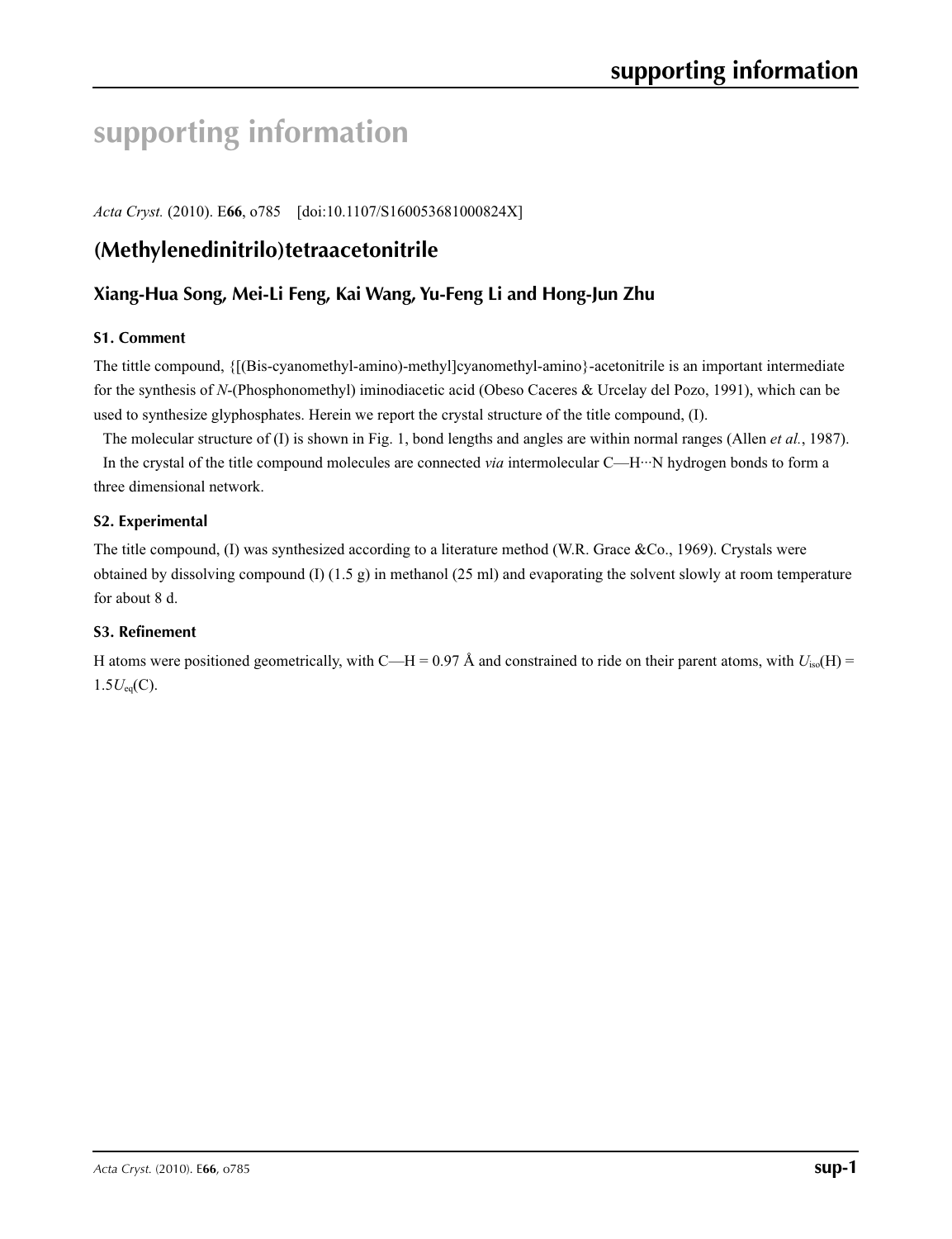

# **Figure 1**

Molecular structure of the title compound showing the atom-numbering scheme. Displacement ellipsoids are drawn at the 50% probability level.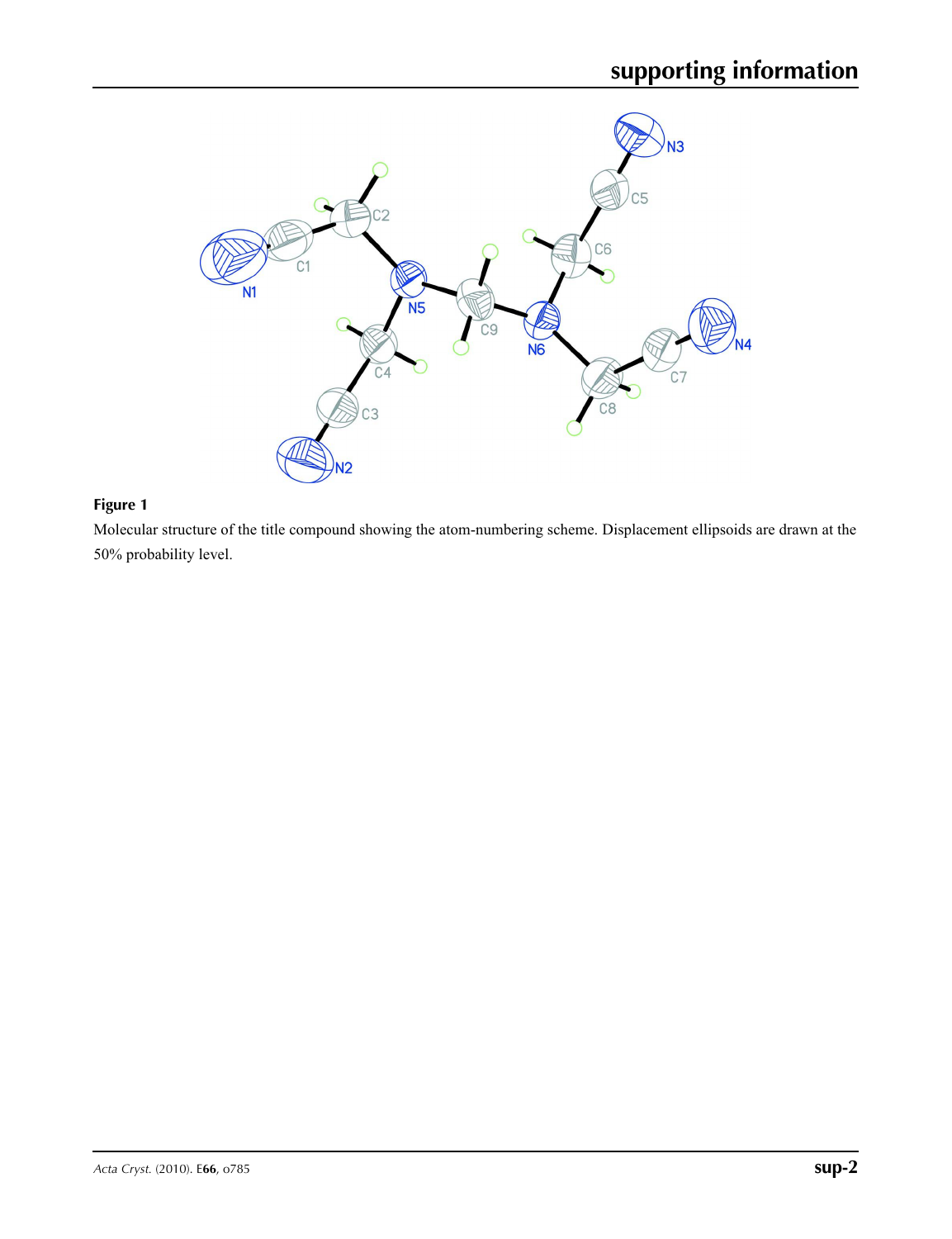

# **Figure 2**

Packing diagram for (I). C—H···N hydrogen bonds are shown as dashed lines.

# **(Methylenedinitrilo)tetraacetonitrile**

*Crystal data*  $C_9H_{10}N_6$  $M_r = 202.23$ Monoclinic,  $P2_1/n$ Hall symbol: -P 2yn  $a = 6.743$  (1) Å  $b = 15.984(3)$  Å  $c = 10.610(2)$  Å  $\beta$  = 105.88 (3)<sup>o</sup>  $V = 1099.9$  (4)  $\AA$ <sup>3</sup> *Z* = 4

 $F(000) = 424$ *D*<sub>x</sub> = 1.221 Mg m<sup>-3</sup> Mo *Kα* radiation, *λ* = 0.71073 Å Cell parameters from 25 reflections  $\theta$  = 10–13°  $\mu = 0.08$  mm<sup>-1</sup>  $T = 293 \text{ K}$ Block, colorless  $0.30 \times 0.20 \times 0.10$  mm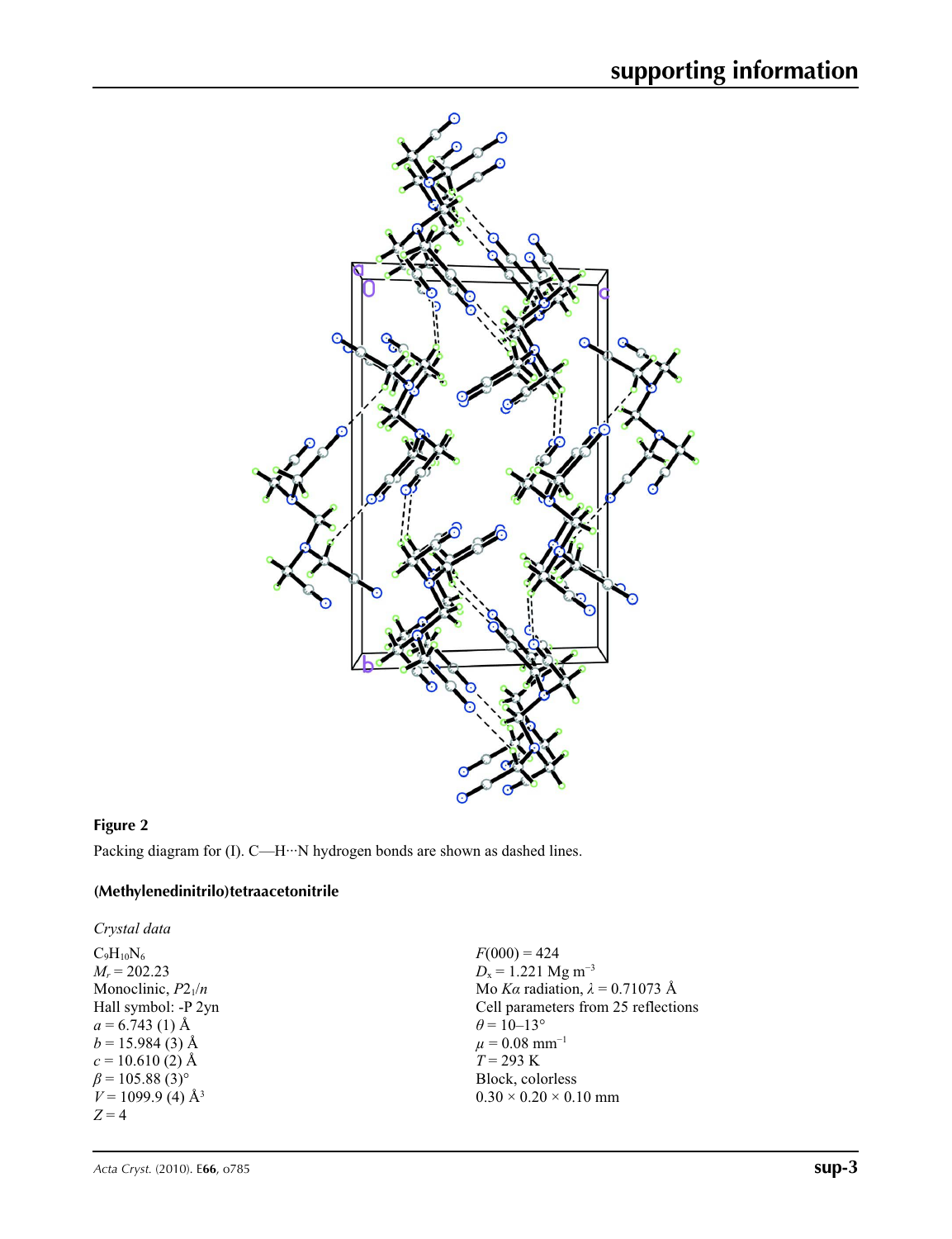*Data collection*

| Enraf-Nonius CAD-4                       | 1991 independent reflections                                            |
|------------------------------------------|-------------------------------------------------------------------------|
| diffractometer                           | 1396 reflections with $I > 2\sigma(I)$                                  |
| Radiation source: fine-focus sealed tube | $R_{\text{int}} = 0.016$                                                |
| Graphite monochromator                   | $\theta_{\text{max}} = 25.3^{\circ}, \theta_{\text{min}} = 2.4^{\circ}$ |
| $\omega/2\theta$ scans                   | $h = 0 \rightarrow 8$                                                   |
| Absorption correction: $\psi$ scan       | $k = 0 \rightarrow 19$                                                  |
| (North <i>et al.</i> , 1968)             | $l = -12 \rightarrow 12$                                                |
| $T_{\min}$ = 0.976, $T_{\max}$ = 0.992   | 3 standard reflections every 200 reflections                            |
| 2167 measured reflections                | intensity decay: 1%                                                     |
| Refinement                               |                                                                         |

| Hydrogen site location: inferred from                                                                         |
|---------------------------------------------------------------------------------------------------------------|
| neighbouring sites                                                                                            |
| H-atom parameters constrained                                                                                 |
| $w = 1/[\sigma^2(F_0^2) + (0.085P)^2]$                                                                        |
| where $P = (F_o^2 + 2F_c^2)/3$                                                                                |
| $(\Delta/\sigma)_{\text{max}}$ < 0.001                                                                        |
| $\Delta\rho_{\rm max} = 0.13$ e Å <sup>-3</sup>                                                               |
| $\Delta \rho_{\rm min} = -0.14 \text{ e } \text{\AA}^{-3}$                                                    |
| Extinction correction: SHELXL97 (Sheldrick,<br>2008), $Fc^* = kFc[1+0.001xFc^2\lambda^3/sin(2\theta)]^{-1/4}$ |
| Extinction coefficient: 0.112 (10)                                                                            |
|                                                                                                               |
|                                                                                                               |

## *Special details*

**Geometry**. All esds (except the esd in the dihedral angle between two l.s. planes) are estimated using the full covariance matrix. The cell esds are taken into account individually in the estimation of esds in distances, angles and torsion angles; correlations between esds in cell parameters are only used when they are defined by crystal symmetry. An approximate (isotropic) treatment of cell esds is used for estimating esds involving l.s. planes.

**Refinement**. Refinement of  $F^2$  against ALL reflections. The weighted R-factor wR and goodness of fit *S* are based on  $F^2$ , conventional *R*-factors *R* are based on *F*, with *F* set to zero for negative  $F^2$ . The threshold expression of  $F^2 > \sigma(F^2)$  is used only for calculating *R*-factors(gt) etc. and is not relevant to the choice of reflections for refinement. *R*-factors based on  $F<sup>2</sup>$ are statistically about twice as large as those based on *F*, and *R*- factors based on ALL data will be even larger.

*Fractional atomic coordinates and isotropic or equivalent isotropic displacement parameters (Å<sup>2</sup>)* 

|                | $\boldsymbol{x}$ | $\mathcal{Y}$ | Ζ           | $U_{\rm iso}*/U_{\rm eq}$ |  |
|----------------|------------------|---------------|-------------|---------------------------|--|
| C <sub>1</sub> | $-0.0963(3)$     | 0.70909(15)   | 0.4827(2)   | 0.0615(6)                 |  |
| N <sub>1</sub> | $-0.0281(3)$     | 0.67348(19)   | 0.5772(2)   | 0.1033(9)                 |  |
| C2             | $-0.1891(3)$     | 0.75550(13)   | 0.3610(2)   | 0.0500(5)                 |  |
| H2A            | $-0.2811$        | 0.7179        | 0.3005      | $0.060*$                  |  |
| H2B            | $-0.2727$        | 0.8002        | 0.3813      | $0.060*$                  |  |
| N <sub>2</sub> | 0.3724(3)        | 0.66055(14)   | 0.3957(2)   | 0.0783(7)                 |  |
| C <sub>3</sub> | 0.2363(3)        | 0.69176(13)   | 0.3233(2)   | 0.0528(6)                 |  |
| N <sub>3</sub> | $-0.2530(3)$     | 1.06022(13)   | 0.3005(2)   | 0.0812(7)                 |  |
| C4             | 0.0600(3)        | 0.73457(12)   | 0.23192(19) | 0.0472(5)                 |  |
| H4A            | 0.1101           | 0.7652        | 0.1679      | $0.057*$                  |  |
| H4B            | $-0.0362$        | 0.6926        | 0.1851      | $0.057*$                  |  |
| N4             | 0.3020(3)        | 1.08661(11)   | 0.45391(19) | 0.0650(6)                 |  |
| N <sub>5</sub> | $-0.0489(2)$     | 0.79180(9)    | 0.29447(15) | 0.0444(4)                 |  |
| C <sub>5</sub> | $-0.1757(3)$     | 1.01621(13)   | 0.2444(2)   | 0.0563(6)                 |  |
|                |                  |               |             |                           |  |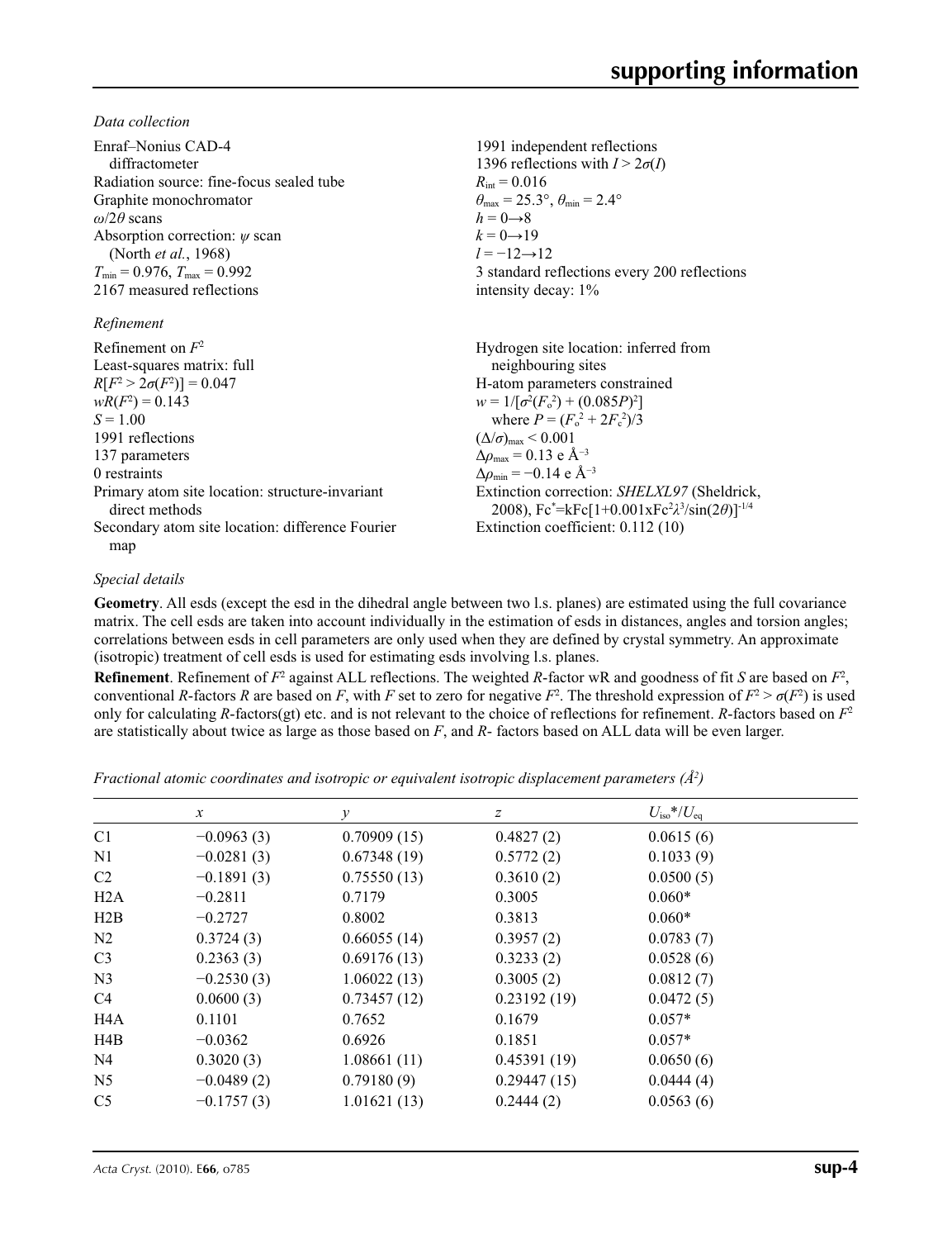| N <sub>6</sub>   | 0.1060(2)    | 0.91629(9)  | 0.25246(15) | 0.0451(4) |  |
|------------------|--------------|-------------|-------------|-----------|--|
| C <sub>6</sub>   | $-0.0768(3)$ | 0.95691(13) | 0.1736(2)   | 0.0560(6) |  |
| H <sub>6</sub> A | $-0.1765$    | 0.9142      | 0.1338      | $0.067*$  |  |
| H6B              | $-0.0411$    | 0.9868      | 0.1032      | $0.067*$  |  |
| C7               | 0.2980(3)    | 1.03432(12) | 0.3814(2)   | 0.0480(5) |  |
| C8               | 0.2920(3)    | 0.96600(12) | 0.2853(2)   | 0.0555(6) |  |
| H <sub>8</sub> A | 0.3094       | 0.9905      | 0.2053      | $0.067*$  |  |
| H8B              | 0.4083       | 0.9292      | 0.3202      | $0.067*$  |  |
| C9               | 0.0716(3)    | 0.86329(11) | 0.35568(18) | 0.0457(5) |  |
| H9A              | 0.2025       | 0.8449      | 0.4129      | $0.055*$  |  |
| H9B              | $-0.0018$    | 0.8941      | 0.4076      | $0.055*$  |  |
|                  |              |             |             |           |  |

*Atomic displacement parameters (Å2 )*

|                | $U^{11}$   | $\mathcal{I}^{22}$ | $\mathcal{L}^{\beta 3}$ | $U^{12}$      | $U^{13}$   | $L^{23}$      |
|----------------|------------|--------------------|-------------------------|---------------|------------|---------------|
| C1             | 0.0474(12) | 0.0761(15)         | 0.0674(15)              | 0.0003(11)    | 0.0266(11) | 0.0082(13)    |
| N1             | 0.0719(15) | 0.150(2)           | 0.0938(17)              | 0.0147(15)    | 0.0319(13) | 0.0500(17)    |
| C <sub>2</sub> | 0.0450(11) | 0.0465(11)         | 0.0627(12)              | 0.0006(9)     | 0.0219(10) | 0.0000(9)     |
| N2             | 0.0670(13) | 0.0839(15)         | 0.0872(15)              | 0.0192(12)    | 0.0263(12) | 0.0043(12)    |
| C <sub>3</sub> | 0.0534(13) | 0.0451(11)         | 0.0675(13)              | 0.0022(10)    | 0.0292(11) | $-0.0072(10)$ |
| N <sub>3</sub> | 0.0713(14) | 0.0637(13)         | 0.1181(18)              | 0.0208(11)    | 0.0419(13) | 0.0157(12)    |
| C4             | 0.0527(11) | 0.0397(10)         | 0.0530(11)              | $-0.0015(9)$  | 0.0210(10) | $-0.0084(9)$  |
| N <sub>4</sub> | 0.0758(13) | 0.0522(11)         | 0.0720(12)              | $-0.0069(10)$ | 0.0287(10) | $-0.0107(10)$ |
| N <sub>5</sub> | 0.0462(9)  | 0.0358(8)          | 0.0559(9)               | $-0.0021(7)$  | 0.0218(8)  | $-0.0058(7)$  |
| C <sub>5</sub> | 0.0470(12) | 0.0459(12)         | 0.0764(15)              | 0.0039(10)    | 0.0176(11) | 0.0155(11)    |
| N <sub>6</sub> | 0.0438(9)  | 0.0388(8)          | 0.0552(9)               | $-0.0052(7)$  | 0.0176(7)  | $-0.0047(7)$  |
| C <sub>6</sub> | 0.0596(13) | 0.0518(12)         | 0.0559(12)              | $-0.0032(10)$ | 0.0148(10) | 0.0026(10)    |
| C7             | 0.0479(12) | 0.0408(11)         | 0.0590(12)              | $-0.0067(9)$  | 0.0210(10) | $-0.0010(9)$  |
| C8             | 0.0529(13) | 0.0479(11)         | 0.0733(14)              | $-0.0092(10)$ | 0.0303(11) | $-0.0149(10)$ |
| C9             | 0.0514(11) | 0.0352(10)         | 0.0510(11)              | 0.0026(9)     | 0.0151(9)  | $-0.0056(8)$  |

# *Geometric parameters (Å, º)*

| $Cl - N1$  | 1.135(3)   | $N5 - C9$      | 1.449(2)   |
|------------|------------|----------------|------------|
| $C1-C2$    | 1.472(3)   | $C5-C6$        | 1.478(3)   |
| $C2 - N5$  | 1.447(2)   | $N6-C6$        | 1.441(2)   |
| $C2-H2A$   | 0.9700     | $N6-C8$        | 1.445(2)   |
| $C2 - H2B$ | 0.9700     | $N6-C9$        | 1.452(2)   |
| $N2-C3$    | 1.138(3)   | $C6 - H6A$     | 0.9700     |
| $C3-C4$    | 1.480(3)   | $C6 - H6B$     | 0.9700     |
| $N3-C5$    | 1.136(3)   | $C7-C8$        | 1.487(3)   |
| $C4 - N5$  | 1.443(2)   | $C8 - H8A$     | 0.9700     |
| $C4 - H4A$ | 0.9700     | $C8 - H8B$     | 0.9700     |
| $C4 - H4B$ | 0.9700     | $C9 - H9A$     | 0.9700     |
| $N4$ —C7   | 1.132(2)   | $C9 - H9B$     | 0.9700     |
| $N1-C1-C2$ | 178.7(2)   | $C8 - N6 - C9$ | 116.50(16) |
| $N5-C2-C1$ | 116.91(16) | $N6-C6-C5$     | 115.26(17) |
|            |            |                |            |